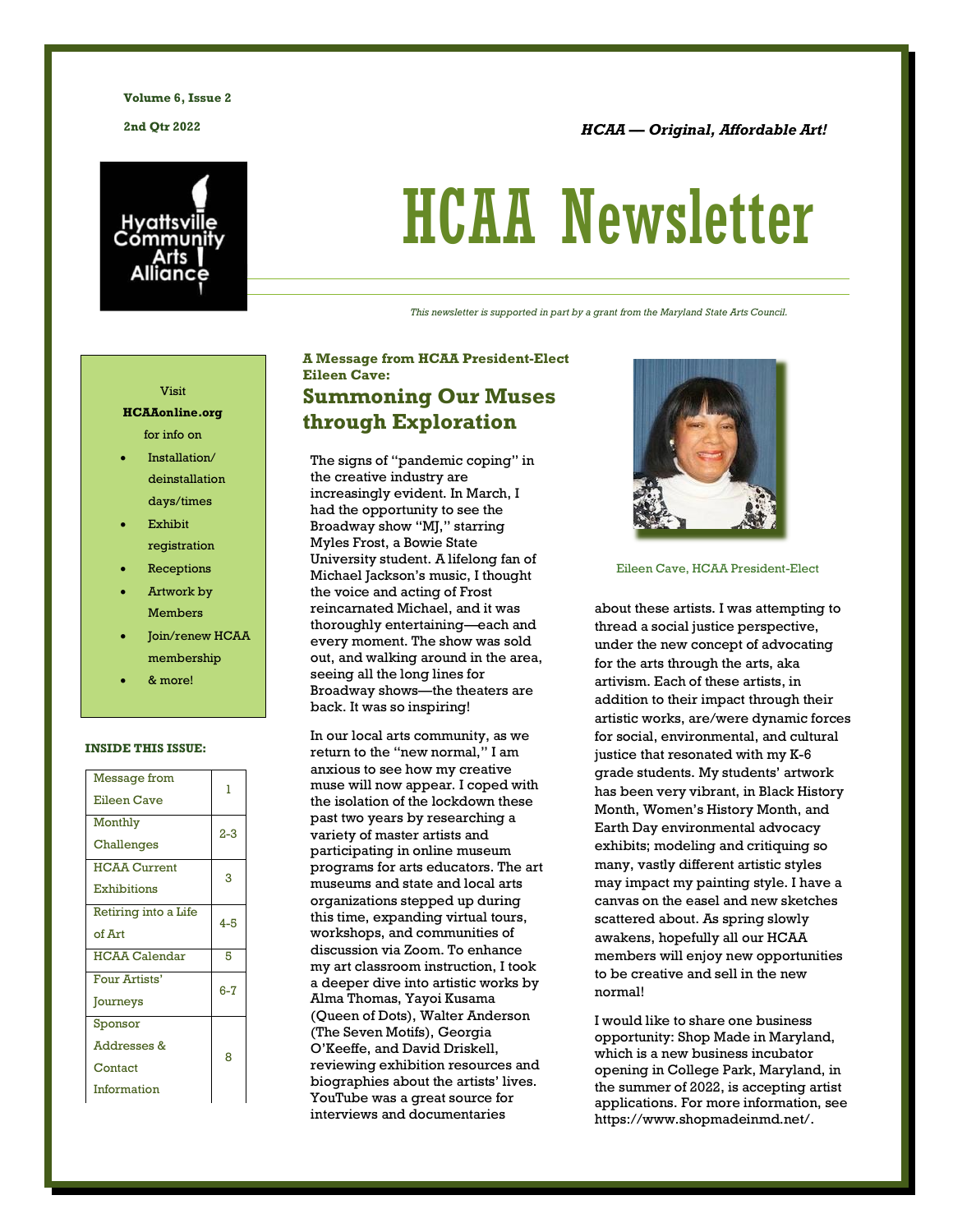# **Monthly "Challenges" to Improve Your Art**

#### **by Aimee Doyle**

In order to grow and improve their work, most artists need to proactively push themselves from time to time. Probably all artists are familiar with traditional methods such as classes or formal art critiques. But not everyone may be familiar with the on-line art challenges I discovered as I researched this topic on the Internet. There are many kinds of art challenges—daily, weekly, monthly—but all generally require the artist to complete a series of works over a designated period of time. Often, the challenges will offer prompts to jumpstart the artist's creative juices. However, artists are not required to use the prompt list and many choose to be spontaneous each day. These online events also encourage—but do not require participating artists to post their work online.

One common theme for sparking creativity and artistic growth is for artists to choose a challenge that requires them to limit themselves. Artists might choose one subject (e.g., 30 days of water color landscapes, 30 days of photographing trees), one tool (e.g., brush, pen, pencil, charcoal), or one style (a variety of subjects in the same style) to work on for a month. Many of the challenges operate on the theory that constraints spark creativity. Typically, a second goal is to encourage artists to develop a daily "art habit" and increase discipline.

In my wide-ranging and rather random search for online challenges, I found the following ideas particularly intriguing. They range from the very specific to the very general.

**The January Challenge** – is hosted by the British organization "64 Million Artists!" which is a social enterprise that works to spark creativity in everyone and to connect creatives around the world. For January of 2022, the themes were the following: "We are Human – 31 challenges to explore the senses, the natural world, and what makes us human; We are Culture – 31 challenges to explore our identities, cultures, and communities; and We are Connected – 31 challenges to explore what happens when we create together." Each day of January had prompts to encourage artists to explore these themes. Tens of thousands of artists—visual artists, sculptors, musicians, writers, and performers—participate in **The January Challenge** each year. Check ou[t https://64millionartists.com/thejanuarychallenge/.](https://64millionartists.com/thejanuarychallenge/)

**Junicorn –** takes place during the month of June and focuses on a single subject. This is a magical month where, each day, the challenge is dedicated to drawing unicorns. These can be traditional unicorns, other animals enhanced with horns, or playfulness with the shape and texture and style and number of horns themselves. A prompt list from 2020 included the words Gothic, Ghost, Warrior, Futuristic, Royal, and Undead. Simply google "Junicorn" and have fun. Artists can also explore some of the best Junicorn art a[t https://www.deviantart.com/tag/junicorn.](https://www.deviantart.com/tag/junicorn)

**World Watercolor Month –** in July is an annual global charitable event that supports arts education. It was founded by the organization Doodlewash® and is devoted to the media of watercolor and gouache. As the website states, "It's a month to inspire people to paint with watercolor while raising awareness for the importance of art and creativity in the world. And anyone can join the celebration from master watercolorists to artists just starting out with watercolor! The ultimate challenge is completing 31 watercolors in 31 days. Or artists can simply post when they can! It's just about maintaining a regular art practice and having fun!" Check out [www.doodlewash.com.](http://www.doodlewash.com/)

(*continued on page 3*)

# **10 Challenges!**

# **by Diane Elliott**

- · Portray the same subject two times, using two different light sources
- · Use the same subject two times, to convey two different moods
- · Portray the same object two times, using two different mediums
- · Add an additional medium to a work
- · Close your eyes and draw a random line or paint a random shape, and then create something with it.
- · Limit your palette to one color
- · Pick your least favorite color and use it to portray a favorite subject
- · Look at one of your works or a favorite work by another artist, pick out a small area, and create a new work examining that area in greater detail
- · Portray two objects together that wouldn't naturally be in the same space
- · Think of a character from a book or movie, and create a work in what you imagine would be the style of that character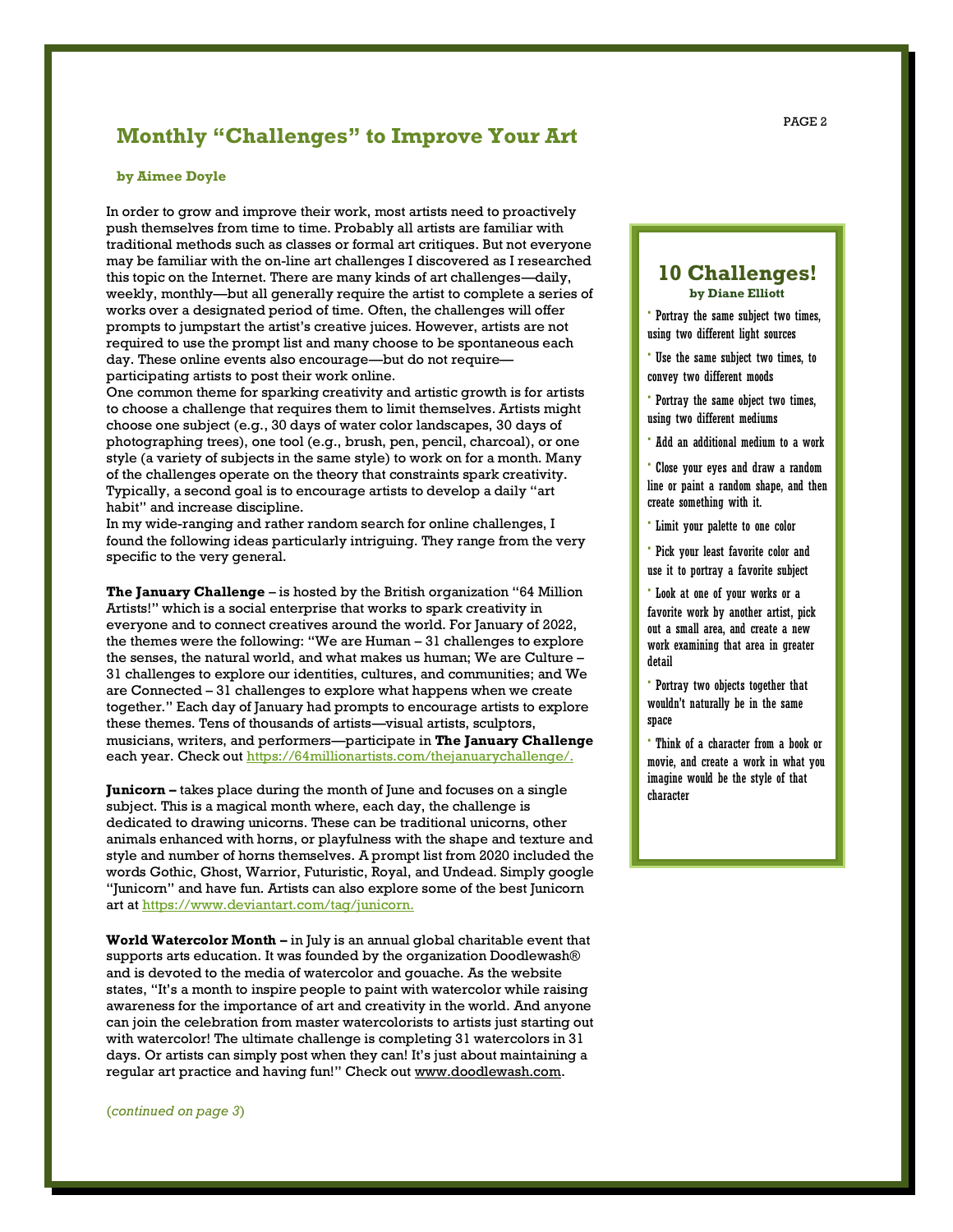PAGE 3

#### (Monthly Challenges *continued from page 2*)

**Sketchathon September** – prompts the artist to fill up at least one sketchbook page every day during the month of September. The objective of the challenge itself is to form a sketching habit and create a beautiful, full sketchbook by the end of the month. The theme or subject matter of the sketches is completely up to the artist. Take a look at "A Kick in the Creatives™," which posts online art challenges for each month of the year (they also have a podcast and a blog): [https://kickinthecreatives.com/sketchathon-september-art](https://kickinthecreatives.com/sketchathon-september-art-challenge/)[challenge/.](https://kickinthecreatives.com/sketchathon-september-art-challenge/)

**Inktober** – was created by artist Jake Parker and takes place in October. It focuses on improving skills and developing positive drawing habits. If an artist has been struggling with a particular technique, Inktober might be a good time to get daily practice with that technique. In "Frequently Asked Questions," the site states, "Inktober is just a framework to get yourself to draw better, flex a little, and/or have some fun with your art. Inktober is a *challenge* NOT a contest to see who the best artist is. It's a challenge to see how much you can improve your art in a month, and to be inspired or to help inspire other artists to do the same." Inktober provides single word prompts for each day. To get a sense of the prompts, visit [https://inktober.com/.](https://inktober.com/)

Curious about the other months of the year? Google "art challenge" and "February" (or choose your birthday month) and enjoy the search results.

# **HCAA CURRENT EXHIBITIONS**





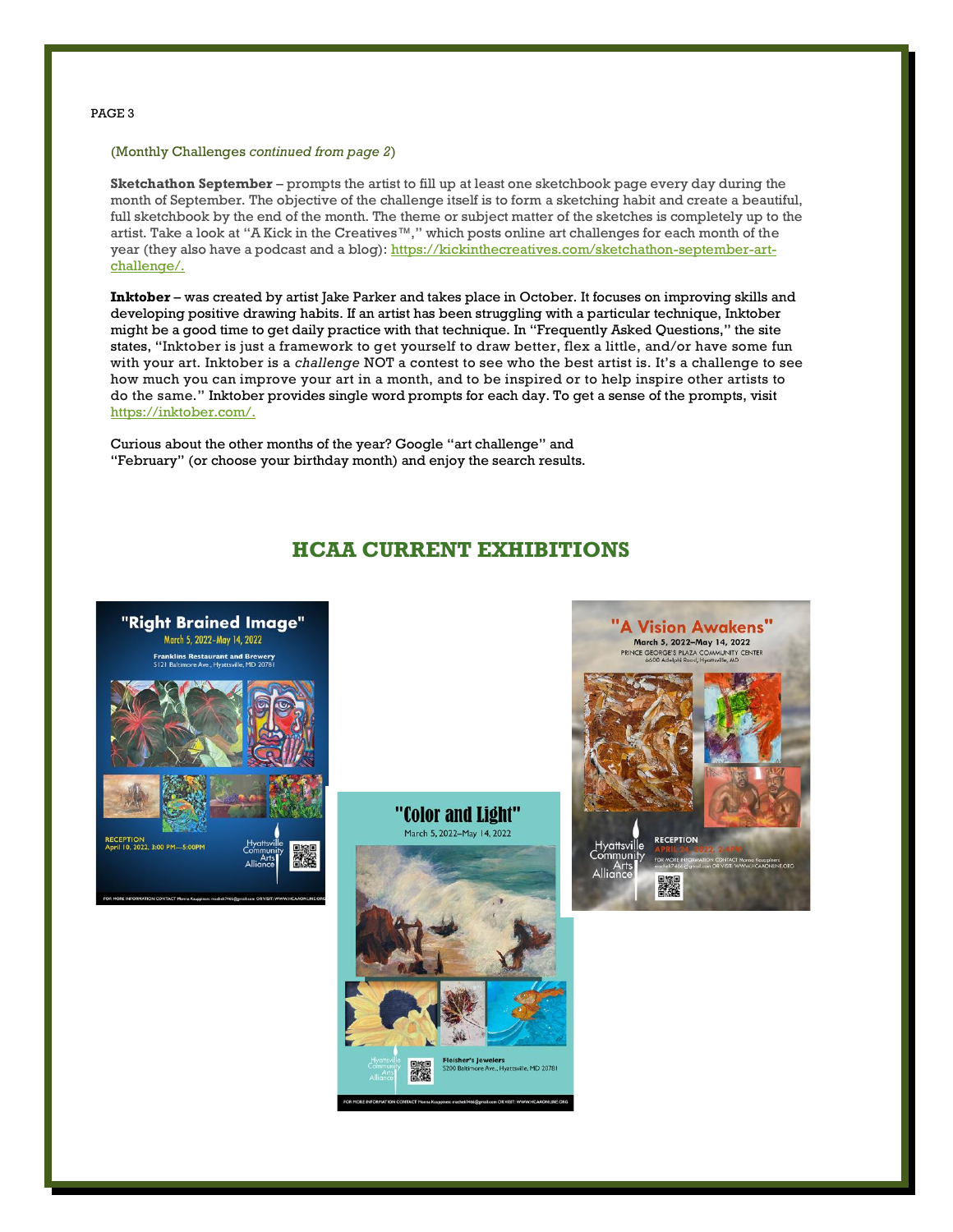# **Retiring into a Life of Art**

#### **by Pete Pichaske**

When I was trying to decide whether to retire from full-time work as a newspaper journalist a half-dozen years ago, I made a list of pros and cons for doing so. Thinking of that list now, I realize that some of my assumptions in favor of retirement were not so well reasoned—that I could make almost as much as a freelance writer, for example (not even close), or that I could write and publish a novel (write, yes; publish, no).

On the other hand, some of my arguments in favor of retirement turned out to be spot on: that my health, both mental and physical, would improve, for instance, and that I could and would spend more time with my grandchildren. But the argument for retiring that quite possibly turned out to be the smartest and most accurate was this: that I could have more time to pursue a decades-long hobby of nature photography, and actually make a little bit of money from it.

I'm not the first person to consider retirement an opportunity, at long last, to spend more time doing something I love. Even a cursory search of the Internet turns up plenty of support for the idea. "Retirement is the perfect time to turn an interest into something that you master," advises the website newretirement.com.

"Picking up an art hobby not only helps you stay young in your mind, but it also improves your creativity, communication skills, and is a way to express your emotion," adds Retirementtipsandtricks.com, specifically addressing a creative pursuit like photography. Samarthlife.org, the website for a community of seniors in India, rhapsodizes even more about the benefits artistic hobbies can have on seniors, noting that hobbies can improve memory power, lower your stress level, and more.

As a journalist starting out in the 1970s, I often shot photographs as part of my job. It was a common practice in those days, especially in community journalism, where I got my start. As the years passed and I worked for bigger newspapers with full-time photographers, I nevertheless stayed involved with photography by shooting images of the outdoors.

That sort of photography became more of a passion after my first visit to the American Southwest a quarter-century ago. The photographs I came home with left me so enamored of capturing outdoor images that I bought my first quality camera and began seeking out sites closer to home that offered picturesque fodder for a budding landscape photographer.

But frequent travel and time for perfecting a new skill can be hard to come by for folks working full-time at a semi-demanding profession—especially if those people are also raising a few kids. And so, my evergrowing love of nature photography, for the longest time, always took a back seat to more practical concerns.

Then came retirement, or at least partial retirement.

Red rock country in Southern Utah, a photo from Pete Pichaske's early visit to the Southwest

One of the first things I did in retirement was join the Hyattsville Community Arts Alliance and start exhibiting my photographs. One of the next things I did was take more and more one- or two-day trips to nearby scenic areas—Blackwater Wildlife Refuge on the Eastern Shore and the Shenandoah Mountains, in Virginia, for example. And one of the next things I did was start carrying my camera with me on my day hikes in the area.

(*continued on page 5*)

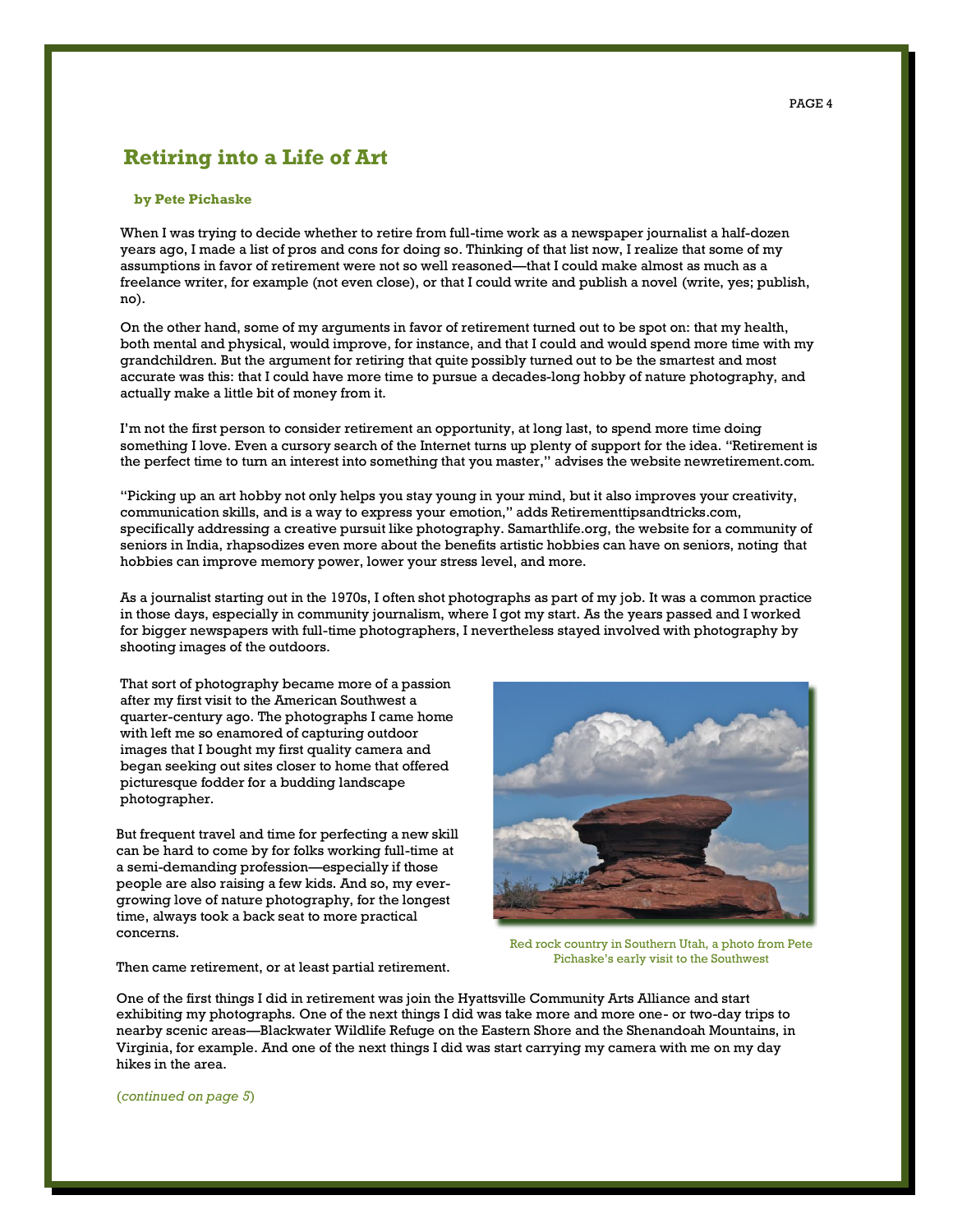#### (Retiring into Art *continued from page 4*)

What I discovered was that places like Lake Artemesia, in Greenbelt, and trails such as the Indian Creek Trail, the Anacostia River Trail, and the many others in the area, can offer plenty of opportunities for an outdoor photographer to ply his craft. And that discovery, I found, led, inevitably, to a happier, fuller retirement. The companionship in HCAA, the calming walks in the natural world, the pride of coming up with a pleasing photograph that I could give (or, occasionally, sell) to friends and admirers—it all adds up to a better, more fulfilling retirement.

"Retirement is a wonderful stage of life, but after the initial excitement wears off, some people wonder what to do with all their newly found time," according to a post on the website for The Woodlands, a retirement community in Fairport, N.Y. "Take advantage of your retirement and explore new hobbies. It's never too late to try something new."

I couldn't agree more. For me, that hobby is outdoor photography. For other members of HCAA, it's painting or sculpture or ceramics. For others outside of the club it's fiction writing, dancing, gardening, involvement in a cause, or learning a new language or to play a new musical instrument. The possibilities, let's face it, are endless. And the rewards are innumerable. You don't have to be a retiree to pursue your artistic side. But it sure can help.

# **HCAA Calendar April–June**

#### April

|      | April 10: 2–4 PM<br>April 24: 2–4 PM<br>April 24: 2-4 PM | <b>Franklins Reception</b><br>Prince George's Plaza Community Center (PGPCC) Reception<br>Solo Reception at PGPCC |
|------|----------------------------------------------------------|-------------------------------------------------------------------------------------------------------------------|
| May  |                                                          |                                                                                                                   |
|      | May $6:6-8$ PM                                           | <b>Community Forklift First Friday</b>                                                                            |
|      | May 7: 10 AM to 5 PM                                     | Gateway Open Studio Tour                                                                                          |
|      | May 7: Noon                                              | PGPCC Solo Wall installation                                                                                      |
|      | May 7: Noon to 6 PM                                      | Riverdale Park Arts Festival                                                                                      |
|      | May 14: 9 AM                                             | Franklins installation "Kaleidoscope"                                                                             |
|      | $9:45$ AM                                                | Fleisher's installation "Dazzle and Pop"                                                                          |
|      | Noon                                                     | <b>PGPCC</b> Installation                                                                                         |
|      | May 15: 2–4 PM                                           | <b>PGPCC Reception</b>                                                                                            |
| June |                                                          |                                                                                                                   |
|      | June $3:6-8$ PM                                          | <b>Community Forklift First Friday</b>                                                                            |
|      | June 4: Noon                                             | PGPCC Solo Wall installation                                                                                      |
|      | June 5: 3–5 PM                                           | <b>Franklins Reception</b>                                                                                        |
|      | June 26: 2–4 PM                                          | PGPCC Solo Wall Reception                                                                                         |

If we understood the enigmas of life, there would be no need for art.

Albert Camus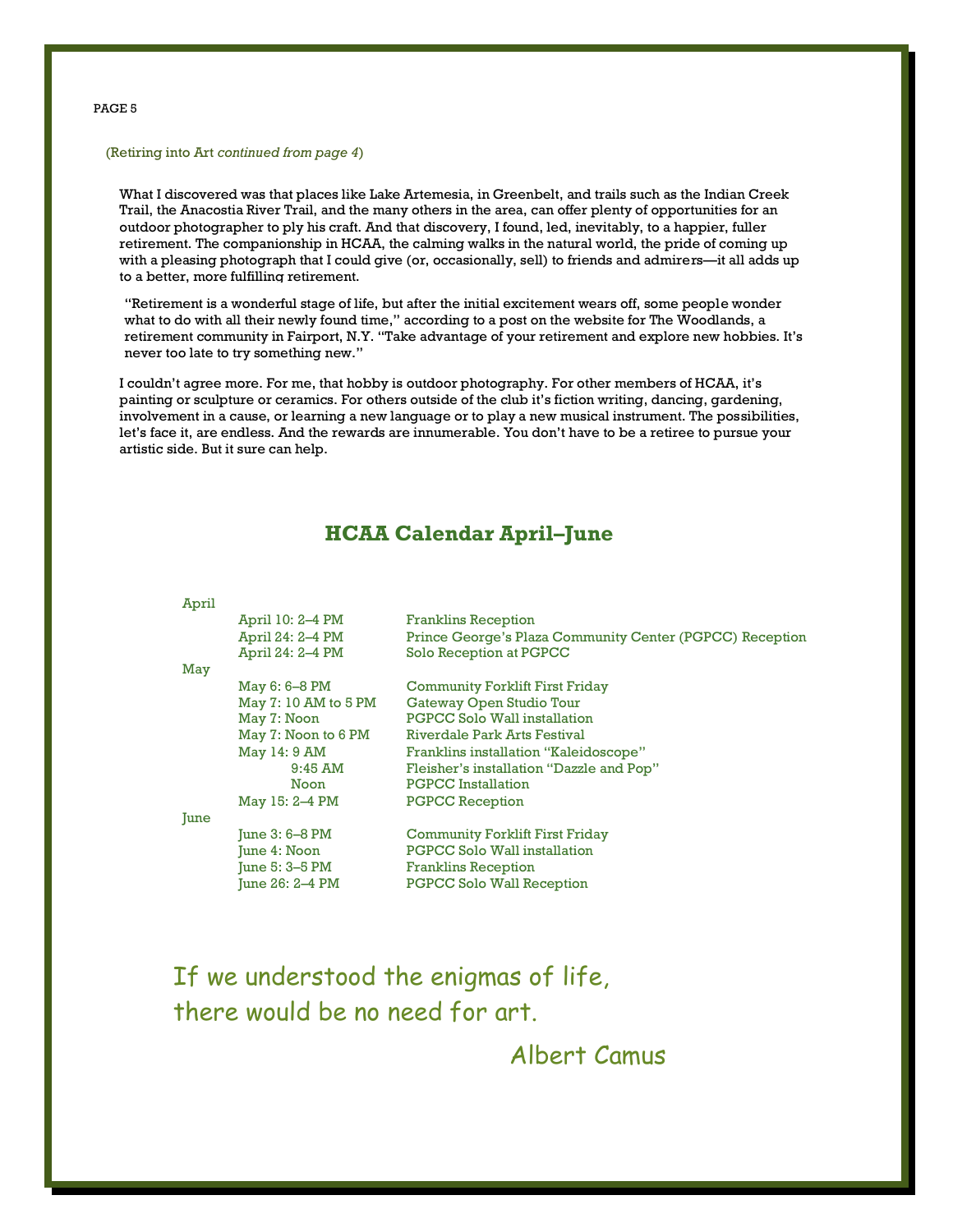# **Four Artists' Journeys**

#### **by Delia Mychajluk**

This article is being written during March, the month particularly honoring women. As both a senior and a woman, I chose to write about several women artists who are also seniors. I have known these women for a number of years and have seen their art develop over time. I find each of these women to be inspirational in that they are continuing to evolve and grow, seeking new experiences.

**Margaret Boles** is the oldest of six children and grew up in a household where there was no one creating visual art. Her brothers played violin, and she was aware that her parents loved opera and theater, because they went to New York City once a year to celebrate their anniversary. Growing up, Margaret made a choice in school to sing rather than following an interest in art. As an adult, she taught first- to seventh-grade science for 30 years, and raised four children. At 62, Margaret retired and then took care of her parents.

She started making art, finally, at the age of 65. Her first course was in portraiture at Montpelier, and she then took art classes for credit at Prince George's Community College, including drawing, watercolor, and color theory. She enjoyed and appreciated the talent of the younger students in her classes. Making art and painting was, and still is, cathartic for her, freeing and peaceful.





Margaret Boles, Blue

**Sherrill Chase** grew up in Washington, D.C., the youngest of nine children. In her household, there was creativity and inventiveness, both of which have, in this writer's opinion, carried over into her art. Sherrill describes her mother as being very creative. She was involved in many crafts, such as ceramics, crocheting, and making flowers and hats. She also taught Sherill how to sew. Sherrill's father was clever at repurposing materials to create things that would be helpful to the family, even creating a lawn mower out of an electric drill and venetian blind slats. Music was prominent in the house, as well. Sherill's father played piano, and her mother sang in the church choir. Consequently, Sherrill took piano lessons after retirement.

After retiring, Sherrill also started pursuing art, through the Seasoned Adults Growing Educationally (SAGE) program at Prince George's Community College. In her art classes, Sherrill would learn a technique, then tweak it to her make it her own. As an artist, Sherrill describes her art process as "in the moment"—seeing something that inspires her and using that as a challenge to create. She rarely plans an art piece and does not pre-draw but lets the work evolve to the point where she's satisfied with it. Sherrill chooses not to limit herself to a single kind of art but wants to explore art in different forms whatever appeals to her at the time. She is very inventive in her use of materials. Initially, Sherrill was reluctant to share her artwork. That changed when she received encouragement and positive feedback.

Sherrill is an active member of HCAA and regularly attends meetings. She is also an active member of Artists Gathering, and was instrumental in organizing on-going monthly Zoom meetings after COVID restrictions prevented in-person gatherings.



Sherrill Chase, Extreme of Consciousness

(*continued on page 7*)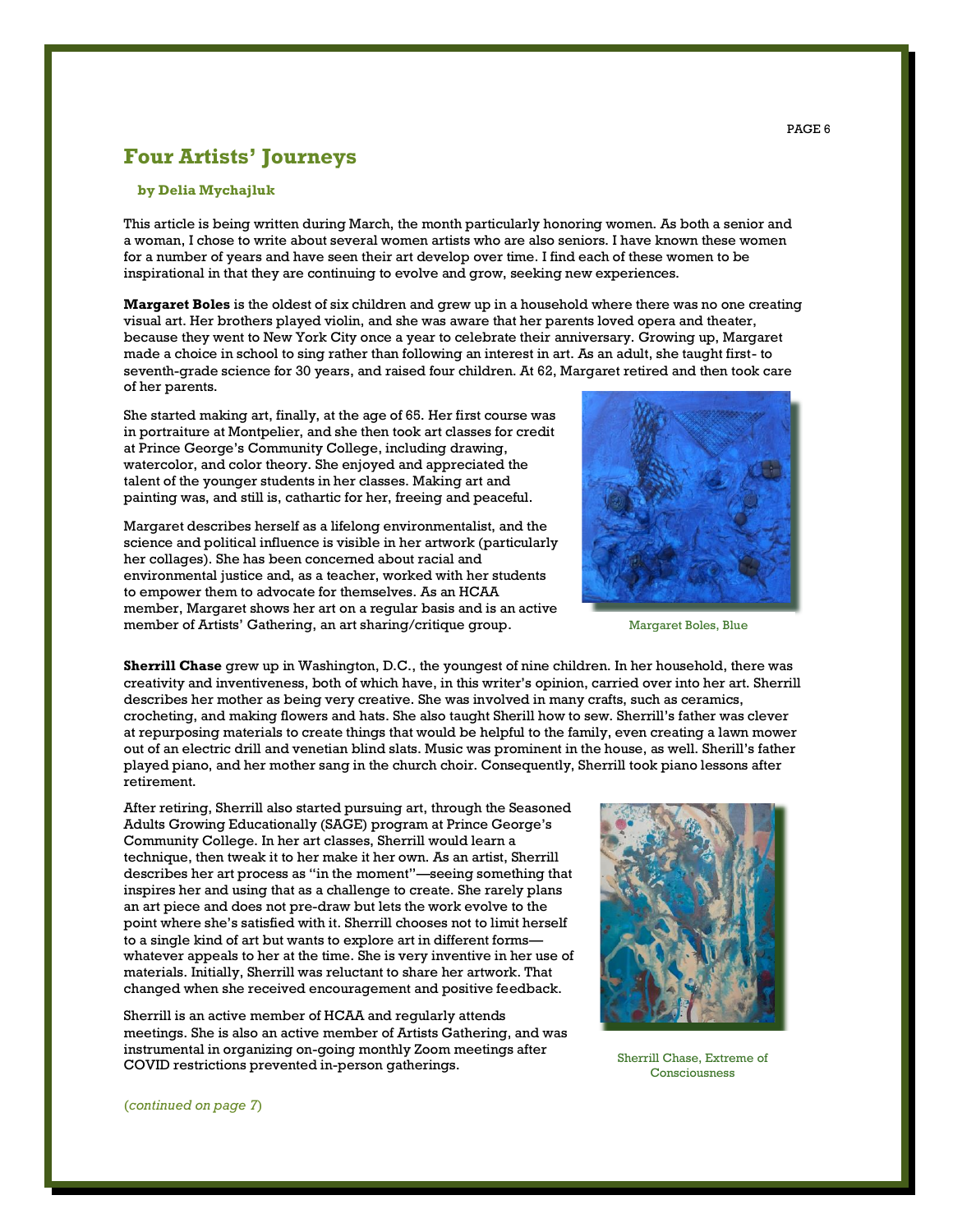#### PAGE 7

#### (Four Artists' Journeys *continued from page 4*)

**Ellen Cort** was born in Guyana and moved to the United States as a 4- or 5-year-old. Her father passed when she was 4, and her mother when she was 9. Ellen described her mother as being very creative with breadmaking; her father was a carpenter and used to make furniture. As a child, Ellen learned to sew, making some of her own clothes around the age of 9 or 10, and learned to crochet and make macramé as well. As an adult Ellen lived, with her husband in England for seven years and then returned to Guyana, immigrating to the U.S. in 1984. She began working as a nurse in Guyana and continued to work as a nurse in England and the U.S. until retirement. When asked what she would do after retiring, she thought

about it, and said she wanted to paint, even though she had no previous art experience. Her first art class was in 1994 at Prince George's Community College. Her instructor was Gerald King, a well-known representational painter. Ellen found art to be challenging because she wanted to be as good an artist as King. After the first class, Ellen thought about not going back, but then decided to continue. She learned and shared techniques with her classmates. Ellen had a piece in the student exhibition her first semester. She pursued drawing and painting and eventually earned a degree, in part, because she finally took a dreaded math course.

Ellen is currently taking classes at University of Maryland Global Campus. She keeps a sketchbook in her bedroom and each morning, before getting up, does some drawing with her nondominant left hand. People and nature, especially flowers, inspire her art. Ellen is an active member of HCAA and shows regularly. She is also a member of Artist's Gathering.



Ellen Cort, Flower

**Nancy Sims** was born in Washington, D.C. in 1947, one of three children. She describes her parents as very hardworking. Her mother was part of the great migration from the South to the North. She took pride in her work as a domestic worker, and loved making beautiful table settings and flower arrangements for holidays and special family gatherings. Nancy's father built and repaired radios as a hobby. She saw him as someone who could fix and make just about anything. Nancy has a fond memory of her father working with her on a school project, making a fish mounted on cardboard with grated newspaper and paste. This was her first recognition of her father as artistic/creative.

At Theodore Roosevelt High School in Washington, when she was in  $11<sup>th</sup>$  grade, Nancy was chosen to participate in a special job training program; she was trained as a junior illustrator. After graduating, she continued to work for the company she trained with, eventually moving on to work as a layout artist with the Bureau of National Affairs and then as a graphic artist at the American Geophysical Union.

During her adult years, Nancy took art classes at University of the District of Columbia, The Corcoran, and the U.S. Department of Agriculture, and computer and computer graphics classes at Montgomery College. During the riots in D.C. in the 1960s, she became serious about her art, using it to express her thoughts and feelings about what she was experiencing. She eventually moved from painting exclusively to working with other mediums, including stained glass. In recent years, Nancy has continued to paint but also uses objects and words in some of her art. Nancy's logo, Eye Choose Love, is representative of her art and art journey. Nancy has been a recipient of a PG County Arts and Humanities Grant. She is an active member of HCAA and is also a member of Artist's Gathering. Nancy Sims, Butterfly Effect